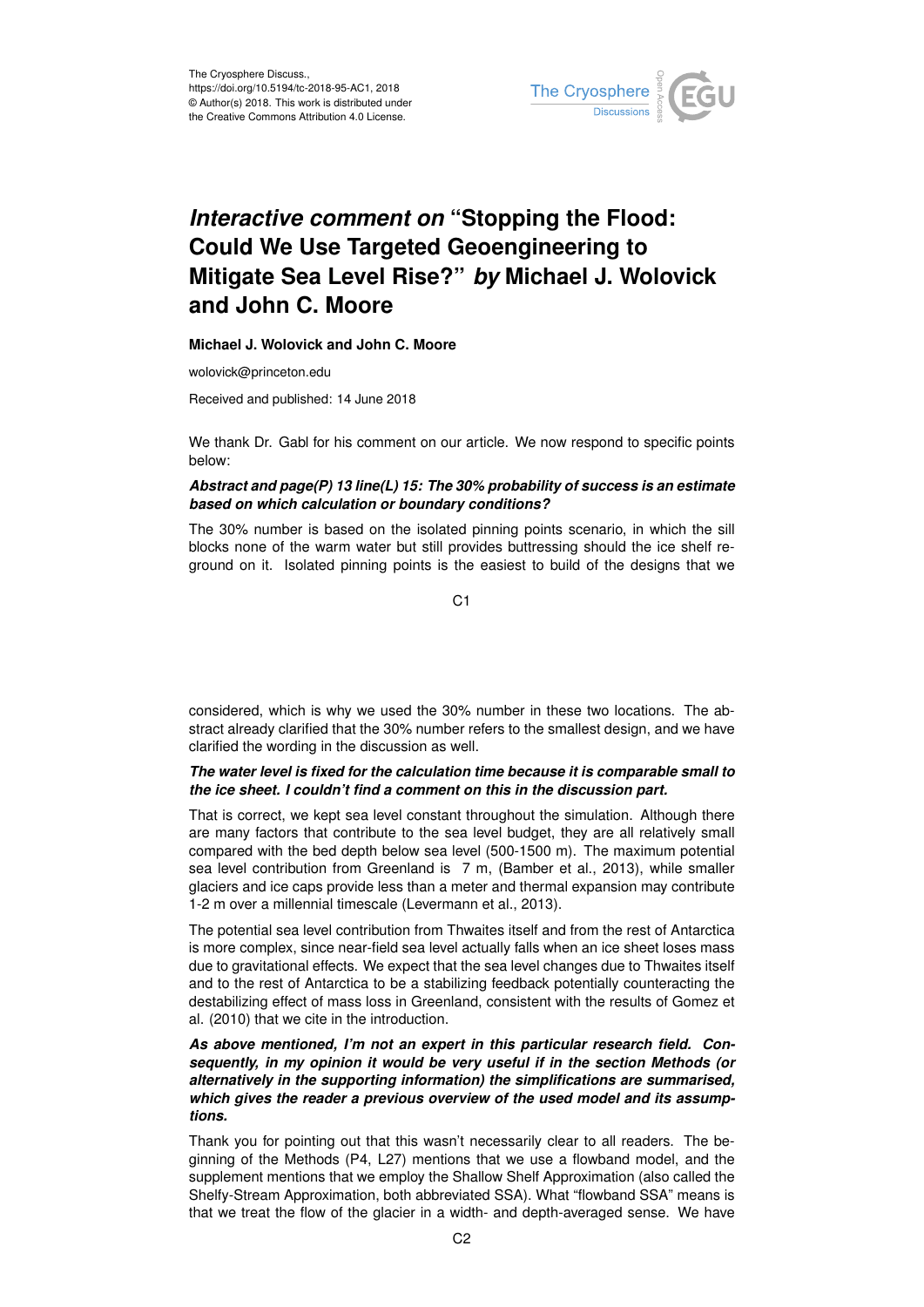added a bit of wording at the beginning of the Methods section clarifying this. We still present the model equations in detail in the supplement, but if other reviewers feel that a more lengthy list of model assumptions is needed in the main text, then we can add that too. However, for now we think that it is sufficient to mention the two biggest assumptions involved in a flowband SSA model, namely that the model is depth-averaged and width-averaged.

*P6 L10: The construction time of 10 years seems to be a very conservative approach but it's reasonable keeping the difficult boundary conditions as well as the length in mind. The fixed beginning of the work in 100 years should be questioned; especially, when looking at the animations. Except of the animation 5 all other scenarios would suggest that the sill is built under the floating ice shelf, which would lead to a dramatic increase of the difficulty and cost of the intervention. Maybe a flexible starting point of the work based on an ice-free sea on top of the potential cross section would be a good starting point.*

The way that we implemented sill construction in the model code required that the start date, location, sill dimensions, and construction duration all be specified before the model run began. In future work we could explore the effect of implementing a dynamic sill construction code that decides when to build the sill based on the condition of the model glacier, and potentially modifies the sill dimensions in response to the glacier geometry. This would also be a good place to test different levels of societal foresight: how does it change things if society begins construction when the glacier first starts retreating, as compared to a society that only starts building once the retreat has become very severe?

# *P9 L7: How did the authors define the collapse of the ice sheet? Which criteria was used? Please clarify this.*

The model glaciers had a very bimodal response depending on whether they entered a runaway marine ice sheet collapse or not. For those that did not collapse, the grounding

 $C<sub>3</sub>$ 

line never strayed more than 10 km behind the present-day position and ice volume stayed close to the present-day value. For glaciers that did enter a runaway retreat, the grounding line retreated hundreds of kilometers inland, volume above flotation collapsed, and the rates of both retreat and volume loss increased drastically. In practice we defined a collapse as any run in which the grounding line retreated more than 25 km, however alternate thresholds based on volume loss, rate of retreat, or rate of volume loss would have produced similar results.

## *Figure 5: It would be good to have a clear connection the individual subfigures and the added animations.*

All snapshots in Figure 5 come from animation 3. We have clarified this in the figure caption.

*The discussion starts with a general comment and some further (research) questions and ends with the geoengineering. In the middle part the used approach is discussed and ranked as a first step. I would suggest to split this into two different subsections. One with a general discussion and an additional part, in which all assumptions are summarised.*

We will consider this possible reorganization depending on what the reviewers say.

*The animation 1 and 2 only cover 120 years of the total investigated 1000 years. It would be nice to see the full period to compare it to those with the intervention. All animations show the similar first 100 years and in consequence the novelty of these videos are only 20 years.*

Those animations only have 120 years to show because the model became numerically unstable in the late stages of collapse, and we included code that automatically terminated the model run if numerical instability was detected. The final snapshot of those animations shows an extremely thin ice shelf extending far out into the sea; this ice shelf would have rapidly calved away in the ensuing year. Since our numerical scheme